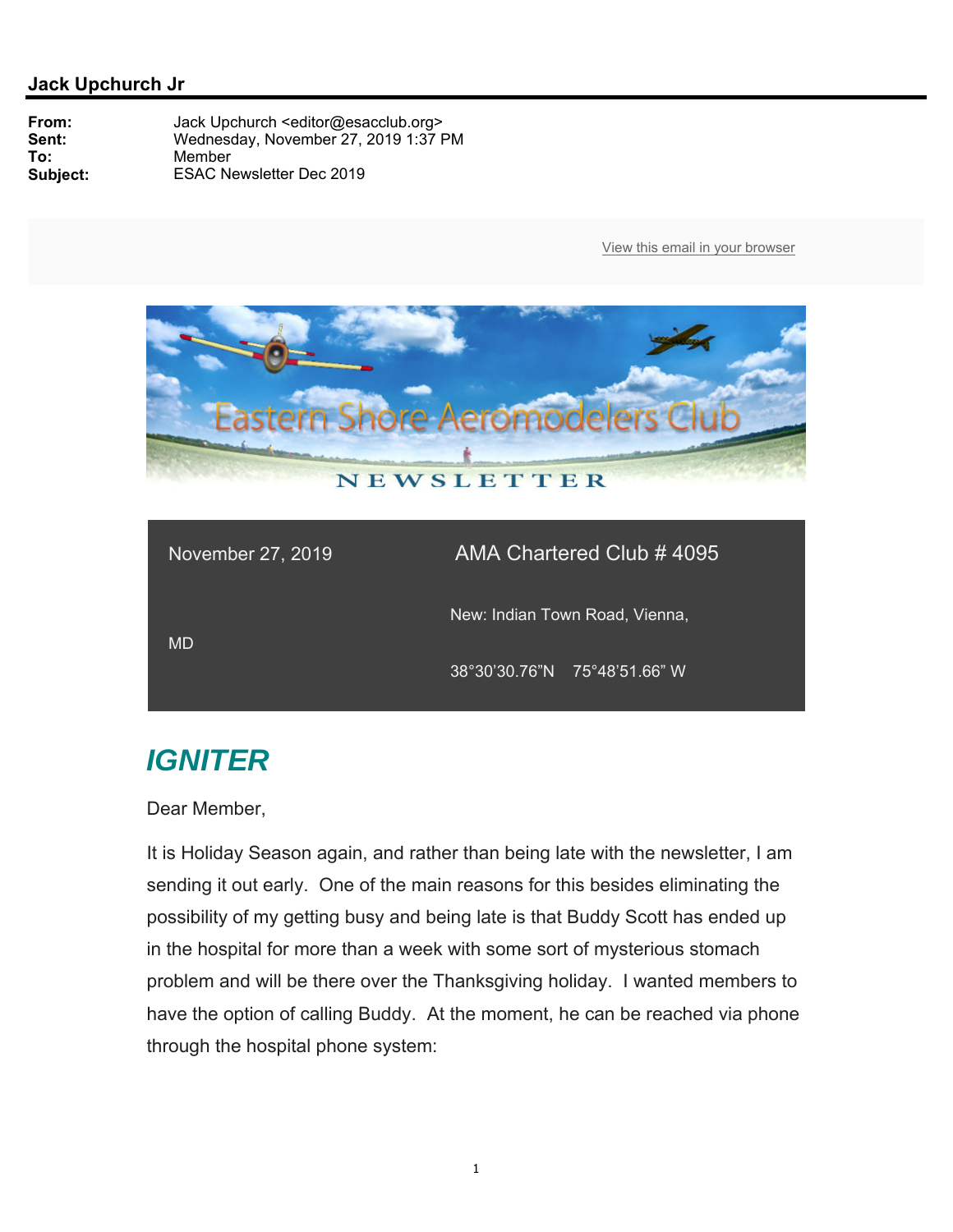### **Ocello Scott (his real name) and the phone number: (302) 674-4700 Room 2320**

During the Holiday Season, we all have reason to reflect on our blessingsespecially the people in our lives that matter. No matter which holidays each of us celebrates, the sentiment is similar when it comes to people in our lives and blessings we enjoy. If you know Buddy, then consider giving him a call.

Once again, a new year is coming our way and it is time to remind folks that our custom is to have a 'pot luck' dinner meeting in December at the Train Station. We invite members and their guests to attend and occasionally we even have guests at the meeting. A normal club meeting can last from 5 minutes to 30 minutes while this December Meeting can take almost an hour. There isn't much business to conduct during the winter, so we usually just enjoy the food and friendship. We don't meet for pizza before this meeting for obvious reasons. Mark your calendars for December 11 at 7pm.

See you soon,

Jack

## A Meeting was called to order on . . .

November 13, 2019 at the Train Station at 7pm with 11 members present. The Treasurer reported \$875.63 in checking and \$888.12 in savings. The cash balance was discussed and members were informed that the old field rent had been paid and that there was a deposit of member renewal dues to be deposited after the meeting. Thanks to members renewing early, the club will meet its obligations at yearend and look to rebuilding a cash reserve next year.

The slate of Officers as nominated in October were voted in by a show of hands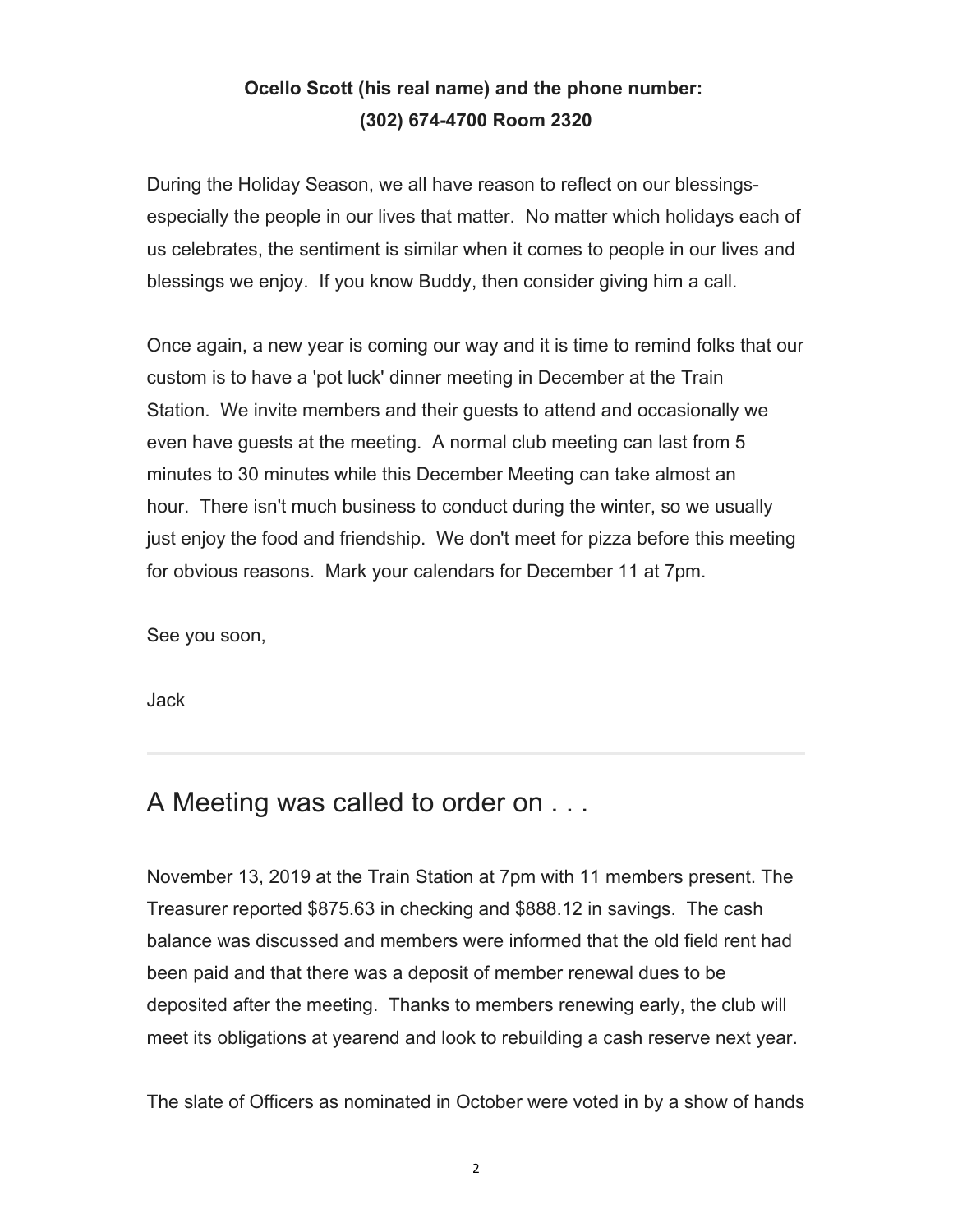of the members present. Next year's officers were approved by the membership and a majority of the Board. President- Jack Upchurch; Vice President- Duane Lundahl; Treasurer- Jack Rosemere; Safety Officer- George Fox.

The condition of the new field was discussed. Feedback from the jet pilots was that the field was flyable but that small wheels in the uneven grass posed some issues for some models. Discussions were had about various options including waiting to see what grows in next Spring and then possibly tilling and smoothing if necessary. Jim Cockran updated the group on his plan to create a smooth field roller out of a 500 gallon propane tank to be filled with sand or water/antifreeze. It was felt that the ribbed roller was helpful but created grooves in the field that a smooth roller would not.

There being no further business, the meeting was called to a close at 7:22.

# **The Official 2019-2020 Club Calendar- Check the website for more up to the minute schedule changes.**

- December 11 Christmas Party Meeting 7pm — at the Train Station - potluck
- January 1 First to Fly informal member get together at the field ? am to fly and go home
- January 8 Club meeting at the Train Station 7pm
- February 12- Club meeting at the Train Station 7pm
- June 10 Club meeting at the Train Station 7pm
- July 8 Club meeting at the Train Station 7pm
- August 12 Club meeting at the Train Station 7pm
- September 9 Club meeting at the Train Station 7pm
- October 14- Club meeting at the Train Station 7pm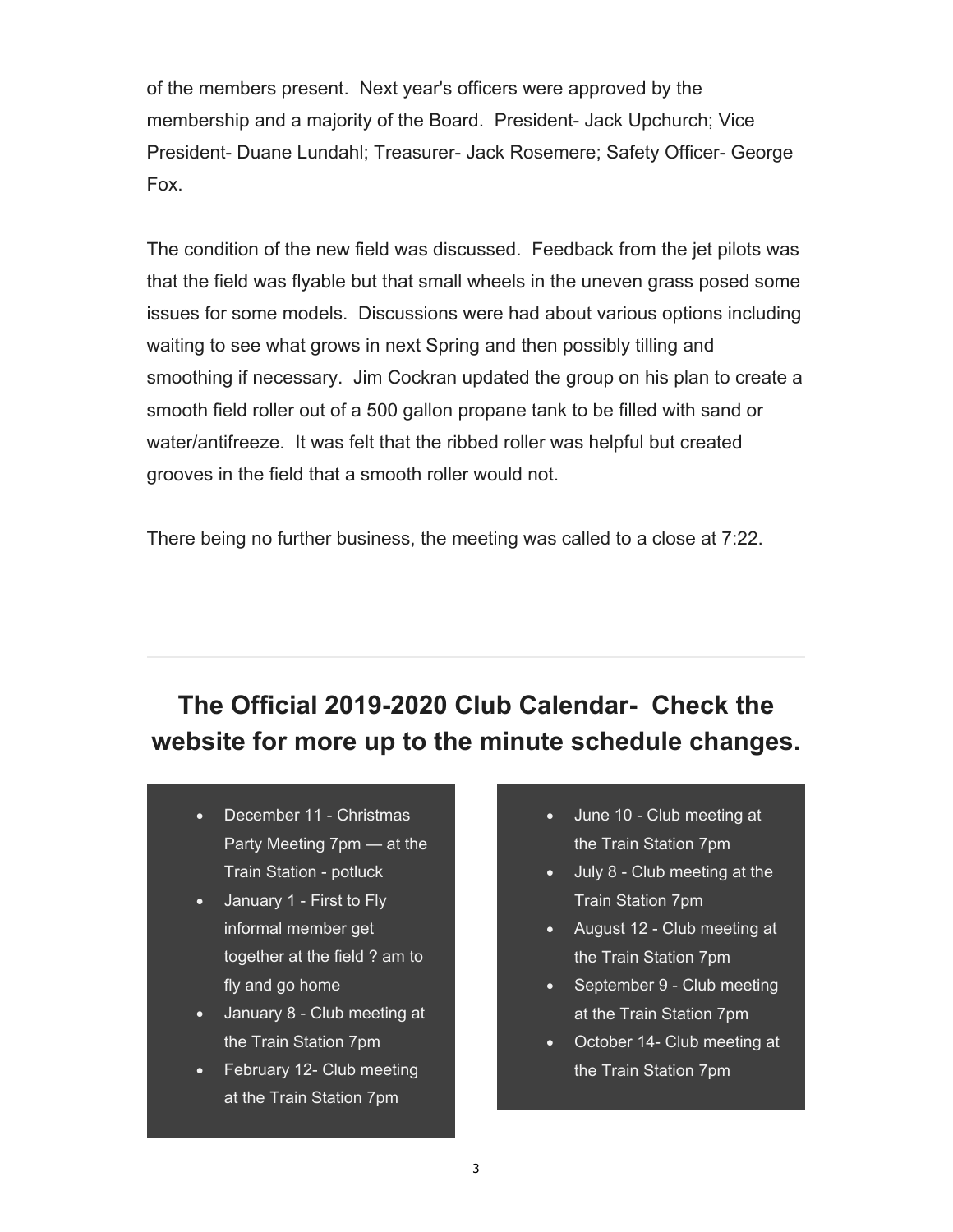- March 11- Club meeting at the Train Station 7pm
- April 8 Club meeting at the Train Station 7pm
- May 13 Club meeting at the Train Station 7pm
- November 11 Club meeting at the Train Station 7pm
- December 9 Christmas Party Meeting 7pm — at the Train Station - potluck

#### **Happy Birthday to You . .**

**Support Our Local Hobby Shops**

**Hobby Stop** 22762 Sussex Hwy Seaford, DE

## **Hobby Town of**

302-629-3944

**Easton** 106 Marlboro Ave Easton, MD 410-822-7800

John Chapis

Len Serio

**.**

Tom Tilley



**Links** 

AMA Website

AMA - District IV

Know Before You Fly

> FAA- Pilot **Registration**

Renewal Membership Form

Jack Upchurch -- President 410-310-2007

### **CLUB OFFICERS -- CONTACT**

Jack Rosemere -- Treasurer /